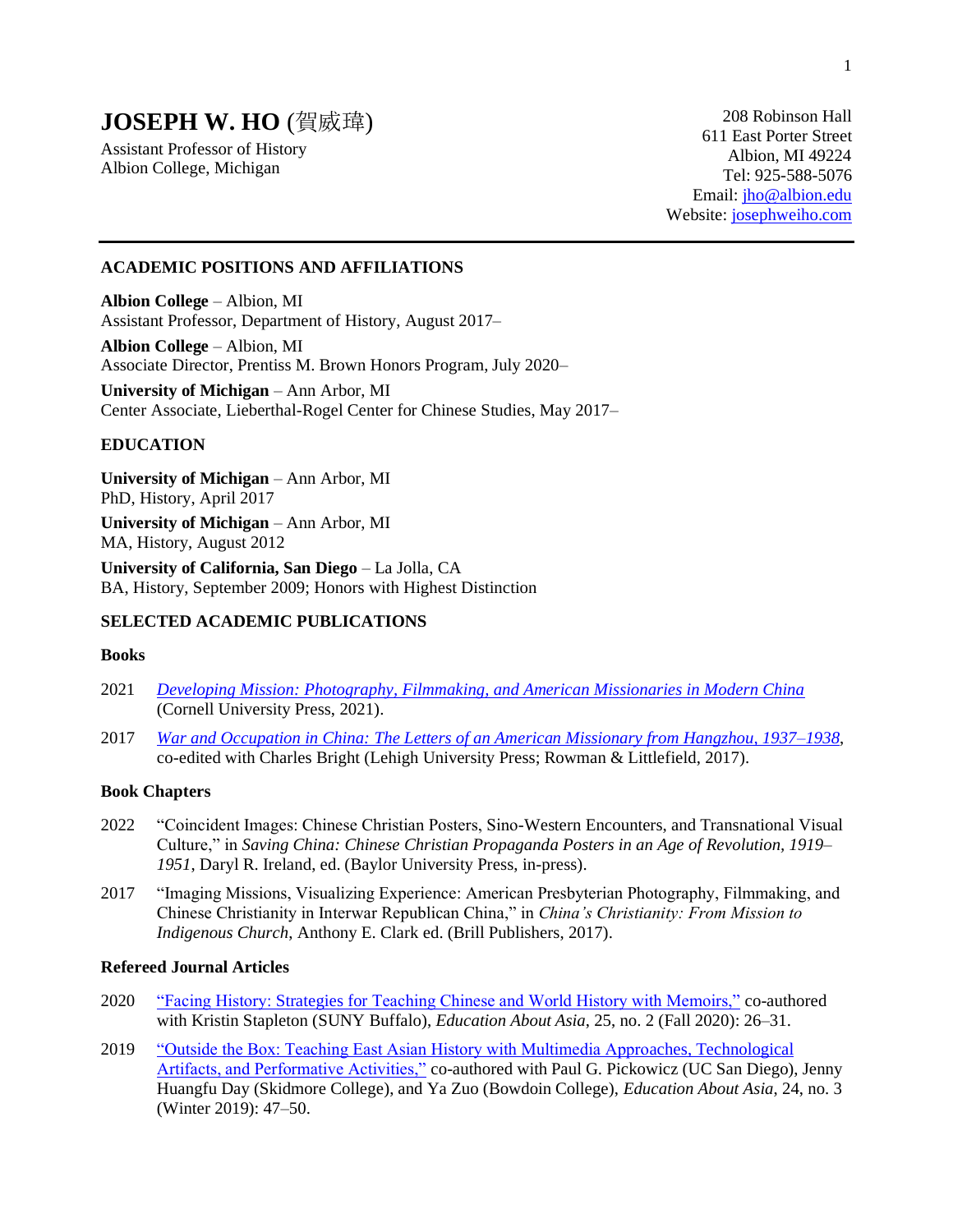- 2016 "Cameras and Conversions: Crossing Boundaries in American Catholic Missionary Experience and Photography in Modern China," *U.S. Catholic Historian*, 34 (2016): 93–120.
- 2012 "'In Our Image:' Visual Perception and American Protestant Missions in Interwar China," *UCLA Historical Journal*, 23 (2012): 43–61.
- 2009 "Images of Nation: Western Photographers in Wartime China," *Wittenberg University East Asian Studies Journal*, 39 (2009): 32–44.

#### **Academic Book Reviews**

2018 Review of *Shadow Modernism: Photography, Writing, and Space in Shanghai, 1927–1935* by William Schaefer, in *The Journal of Asian Studies*, 77, no. 4 (2018): 16–18.

### **Translation**

2020 "Citizens Who Believe in Jesus: Nationalism and Problems of Chinese Christian Identity, 1920– 1929" by Wu Yixiong (吴义雄), "信耶稣的国民: 民族主义与 1920 年代中国基督徒的身份问题" (Brill Publishers, edited volume in press).

#### **Public Writing**

- 2022 ["Framing Connections,](https://www.cornellpress.cornell.edu/framing-connections/)" Cornell University Press, January 24, 2022.
- 2022 ["The Page 99 Test,](https://page99test.blogspot.com/2022/01/joseph-w-hos-developing-mission.html)" *Campaign for the American Reader*, January 24, 2022.
- 2016 ["Tracing Visions," in "Talking Shop" article series,](http://dissertationreviews.org/tracing-visions/) *Dissertation Reviews*, March 1, 2016.

### **WORK IN PROGRESS**

- 2023 *Time Exposures: Catholic Photography and the Evolution of Modern China*, co-authored with Anthony E. Clark (book manuscript in preparation).
- 2022 "Through the Narrow Gate: Visual Performativity and Cinematic Translations of Missionary Transnationalism in China," in *Translation as Practice: Intercultural Encounters, China, and the Creation of Global Modernities*, Filippo Marsili and Eugenio Menegon, eds. (Edinburgh University Press, under review).

### **SELECTED INVITED TALKS**

- 2022 "Missionary Cameras and Modern China in Global Imaginations," 21<sup>st</sup> Century China Center, University of California, San Diego
- 2022 "The Movie Camera and the Mission: Vernacular Filmmaking, American Missionaries, and Modern China in Transpacific Perspectives," University of California, Santa Cruz
- 2022 "Imaging History, Historicizing Images: Transnational Visualities in Cold War Taiwan," Center for Taiwan Studies, University of California, Santa Barbara
- 2022 "Bridging Visions: Transnational Cameras and Modern China," Across Borders Speaker Series, Idaho State University
- 2022 "Cinematic Mission: American Missionary Filmmaking in Modern China," Asian Cinema Research Lab, Nanyang Technological University, Singapore
- 2022 "Frames and Visions: Cameras, Missionaries, and Modern China," Calvin University
- 2021 ["Framing China: Visual Technologies, Missionary Modernity, and Transnational Visions in Sino-](https://youtu.be/b0JkJxv8QEg)[US Encounters,"](https://youtu.be/b0JkJxv8QEg) Lieberthal-Rogel Center for Chinese Studies, University of Michigan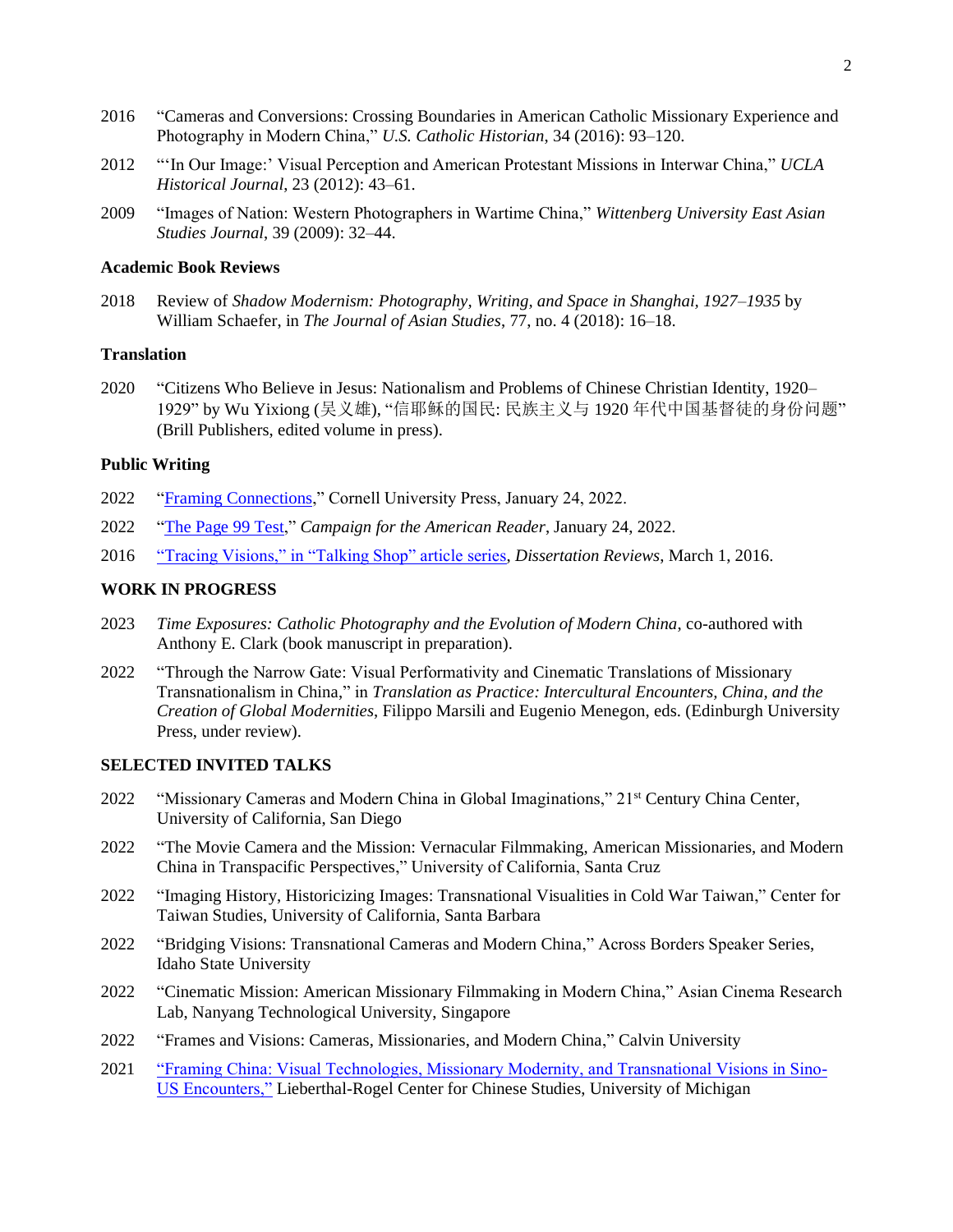- 2021 ["Photographic Encounters: Visual Technologies and Missionary Modernity in Republican China,"](https://www.youtube.com/watch?v=JMNGoH_Drsw&ab_channel=LongUS-ChinaInstitute) University of California, Irvine
- 2021 "Graven Images: Missionary Visual Practices and Cross-Cultural Imaginations of Religion in China," Michigan State University
- 2019 "Witness to History: What One Man Saw in China at War," Pace University, New York
- 2019 "Shot Countershot: Visuality, Documentation, and Experience in Wartime China, 1937–1945," History Speaker Series Lecture, Eastern Michigan University
- 2019 "Conversion: Visual Practices, Missionary Media, and Transnational Christianity in Republican China," Purdue University, Indiana
- 2018 "The Lens, the Mission, and the City: American Missionary Photography, Filmmaking, and Republican Shanghai as Visual-Cultural Nexus," Symposium in Memory of Iuming Suez, Columbia University, New York
- 2018 "Family Visions, Global Identities: China-US Encounters in Private Photographs and Film," Confucius Institute 9<sup>th</sup> Anniversary Keynote Lecture, Pace University, New York
- 2018 "The Shadow of Death: Missionary Films, Photographs, and Visual Traces of the Nanjing Massacre," University of San Francisco, California
- 2018 "Visions of Violence: American Missionary Films and Visual Traces of the Nanjing Massacre," Pace University, New York
- 2017 "Unspeakable Sights: Violence, Visuality, and American Missionary Images of the Nanjing Massacre," Central Michigan University
- 2017 "Moving Images: Republican China and American Missionary Film," China Christianity Studies Group, Association for Asian Studies 2017 Annual Conference, Toronto, Canada
- 2015 "Imaging Missions, Visualizing Experience: American Presbyterian Photography and Filmmaking in Republican China," Daniel Endowment Photography Lecture, Whitworth University, Washington
- 2015 "All Things Visible and Invisible: Photography, Filmmaking, and American Christian Missions in 20th Century China," USF Ricci Institute for Chinese-Western Cultural History, San Francisco
- 2015 "Images and Afterlives: Missionary Photography and Visual Experience in Modern Chinese History," Bentley Historical Library, University of Michigan
- 2013 "Modern China through Missionary Lenses: Using Visual Materials in the Study of 20<sup>th</sup> Century Sino-American Encounters (透过传教士的镜头看近代中国:用可视资料研究二十世纪中美文化 碰撞)," Fudan University, Shanghai

# **ACADEMIC EVENTS ORGANIZED**

- 2022 Film screening and discussion, *Beethoven in Beijing*, with Jennifer Lin and Allison Vulgamore, Albion College (February 22)
- 2018 Lectures, "The Alchemy of Writing" and "From Cook to Counterrevolutionary: A Window into Christianity in China through the Saga of a Single Family," by Jennifer Lin; Albion College (November 5), Lieberthal-Rogel Center for Chinese Studies, University of Michigan (November 6)
- 2018 Yinger Lecture and film screening with Professor Laura Brade (History, Albion College), "The Three Waves of Jewish Migration to China, 1845–1941" by Dr. Liliane Willens; *Above the Drowning Sea* documentary film, Albion College (September 25–26)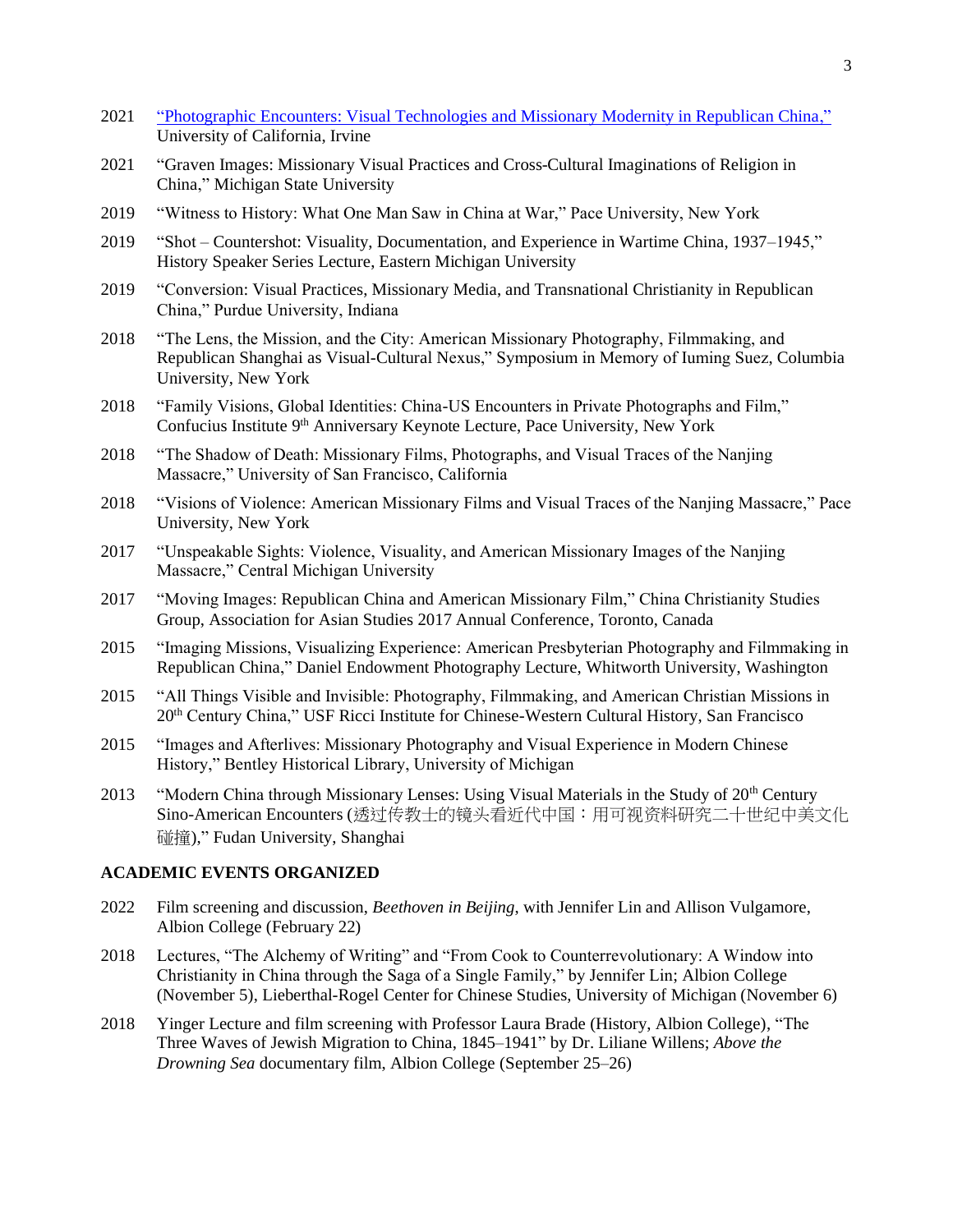- 2017 Conference, ["China Between Worlds: The Republic, the Civil War, and the Early](https://ii.umich.edu/lrccs/news-events/events/conferences/china-between-worlds.html) PRC through the [Eyes of the Shanghai American School,"](https://ii.umich.edu/lrccs/news-events/events/conferences/china-between-worlds.html) Lieberthal-Rogel Center for Chinese Studies, University of Michigan. \$11,700 awarded from LRCCS, U-M Asia Library, Department of History, and Eisenberg Institute for Historical Studies (May 8–9)
- Workshop, "A Future in the Past: Preparing for the History Job Market," Graduate Student Seminar, Central Michigan University, Mount Pleasant, Michigan (October 19)

# **SELECTED GRANTS, AWARDS, AND HONORS**

 Phi Beta Kappa Faculty Scholar of the Year, Albion College Teddy Amoloza Conference Award, ASIANetwork Hewlett-Mellon Faculty Development Small Grant, Albion College Hewlett-Mellon Faculty Development Large Grant, Albion College Domestic Travel Grant, Ricci Institute for Chinese-Western Cultural History, University of San Francisco Henry Luce Foundation Postdoctoral Research Fellowship, Ricci Institute for Chinese-Western Cultural History, University of San Francisco David M. Stowe Fellowship for Mission Research, Yale Divinity School Library Doris G. Quinn Foundation Fellowship in History 2010–2016 Rackham Merit Fellowship, University of Michigan Seminar and Workshop Grant, Lieberthal-Rogel Center for Chinese Studies 2016 Frederick G. L. Heutwell Fellowship, University of Michigan Rackham Humanities Dissertation Fellowship, University of Michigan Lieberthal Family Fellowship, Lieberthal-Rogel Center for Chinese Studies Frederick B. Artz Summer Research Grant, Oberlin College Archives Graduate Student Research Fellowship, Eisenberg Institute for Historical Studies Albert Feuerwerker and Ernest P. Young Fellowship, University of Michigan Special Research Travel Grant, Ricci Institute for Chinese-Western Cultural History, University of San Francisco Rackham Humanities Research Candidacy Fellowship, University of Michigan Rackham Centennial Fellowship Award, University of Michigan Rackham Outstanding Graduate Student Instructor Award, University of Michigan Preliminary Examinations Pass with Distinction, University of Michigan Frederick B. Artz Summer Research Grant, Oberlin College Archives Orla B. Taylor Scholarship in History, University of Michigan Armin Rappaport Prize for Best Undergraduate History Honors Thesis, University of California, San Diego Departmental Honors with Highest Distinction, University of California, San Diego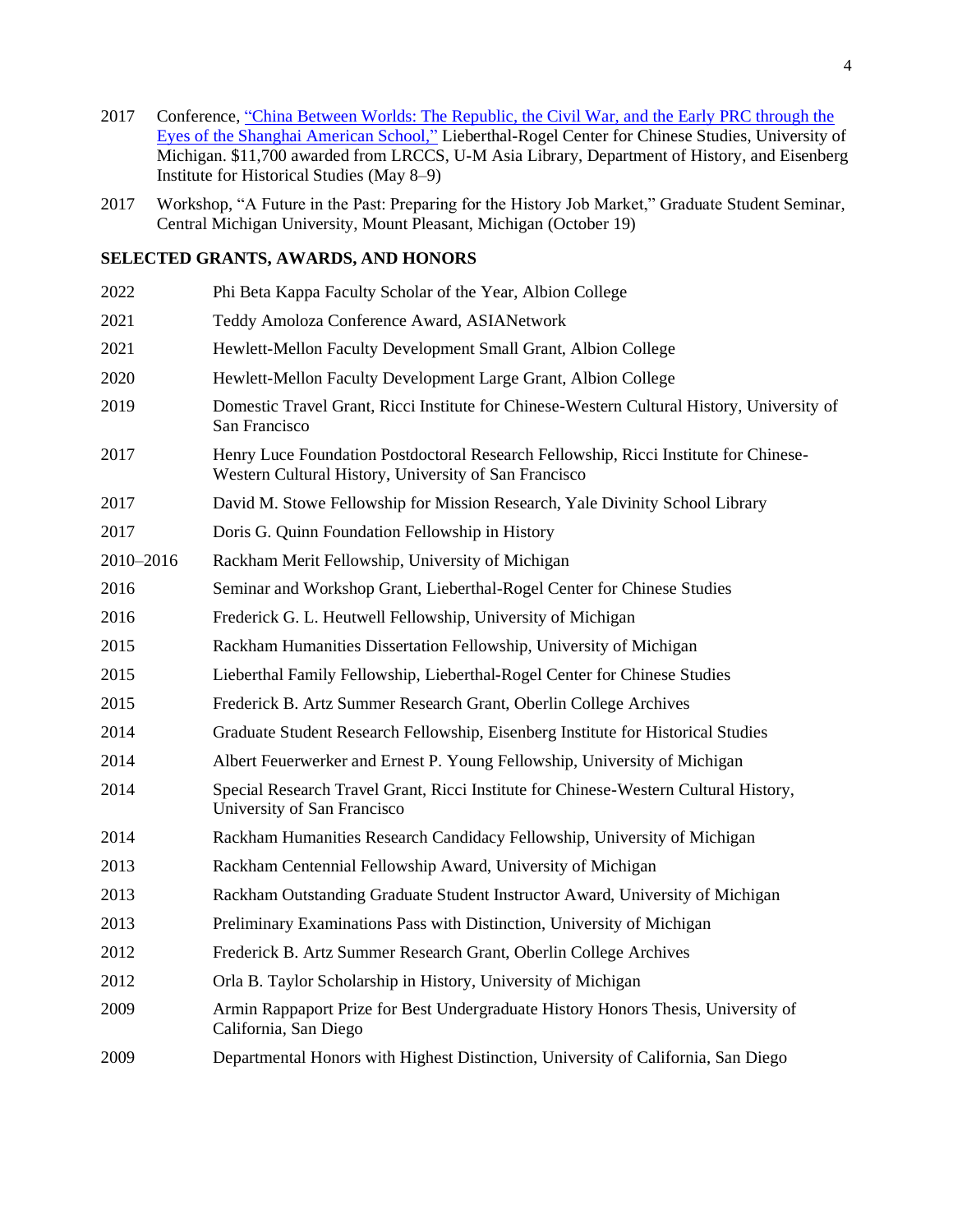### **CONFERENCE PANELS ORGANIZED OR CHAIRED**

- 2022 Organizer, "Cinematic Encounters: Transnational East Asia, Translocal Visualities, and Cross-Cultural Imaginations on Screen" (paper title: "Through the Narrow Gate: Modern China, Foreign Missionaries, and Transpacific Visual Tropes in Hollywood Cinema, 1920–1970"), Association for Asian Studies 2022 Annual Conference, Honolulu, Hawai'i
- 2021 Organizer, "Tracing Faith, Making History: Materializing Transnational Christianities in Modern China and Taiwan" (paper title: "Reframing Community: Photographic Imaginations of Christian Diaspora in Cold War China and Taiwan"), Association for Asian Studies 2021 Annual Conference
- 2021 Organizer, "Between Frames: Transnational Identities, Local Imaginations, and Visual Politics in 20th–Century East Asia" (paper title: "Crossing Borders in Fragmented Images: Missionary Photographs and Visual Circulation in Interwar North China and Colonial Korea"), ASIANetwork 2021 Annual Conference
- 2020 Respondent, "Negotiating Space and Place," Chinese Christianities Unit, American Academy of Religion 2020 Annual Conference
- 2020 Commentator, "So What? The Publication Process, and How to Persuasively Make Your Point in Print," Ricci Scholars' Study: A Virtual Summer Program at the Ricci Institute 2020
- 2019 Organizer, "Outside the Box: Teaching East Asia with Digital Media, Historical Artifacts, and Performative Activities" (paper title: "Encountering East Asia in Sight and Sound: Material Artifacts, Historical Technologies, and New Pedagogical Engagements"), ASIANetwork 2019 Annual Conference, San Diego, California
- 2018 Organizer, "Imaged Identities: Technology, Performance and Visual Imagination in Republican China" (paper title: "Of God and Machines: Media Technologies, Transnational Imaginations, and Missionary Visions of Modern China"), Association for Asian Studies 2018 Annual Conference, Washington DC
- 2013 Panel Chair, "Identifying Images, Negotiating Archives," Visual Culture and Archives Symposium, University of Michigan
- 2013 Panel Commentator, "The Politics of History," History Without Borders, International Graduate Student Conference, Central Michigan University

### **SELECTED CONFERENCE PRESENTATIONS**

- 2022 "Screening Mission, Framing China: Missionaries as Cinematic Tropes in Sino-US Imaginations," ASIANetwork 2022 Annual Conference, Hobart and William Smith Colleges, Geneva, New York
- 2022 "Printed Windows, Traveling Frames: Transnational Photograph Albums and Missionary Visualities in Modern China and Taiwan," Photography as Knowledge (Re)production in Twentieth-Century East Asia, Heidelberg University, Germany
- 2021 "The Sea of Glass: Japan as Mediatory Space for China-based American Missionaries," Southwest Conference on Asian Studies 2021
- 2021 "Coincident Images: Chinese Christian Posters, Sino-Western Encounters, and Transnational Visual Culture," Oral, Print, and Digital Cultures in World Christianity and the History of Mission, Yale-Edinburgh Group 2021, University of Edinburgh
- 2021 "Shifting Frames: Missionary Films, Visual Afterlives, and American Encounters with East Asia," Excavated Footage, US Archives, and Alternative Historiography, Dartmouth College and Ajou University, South Korea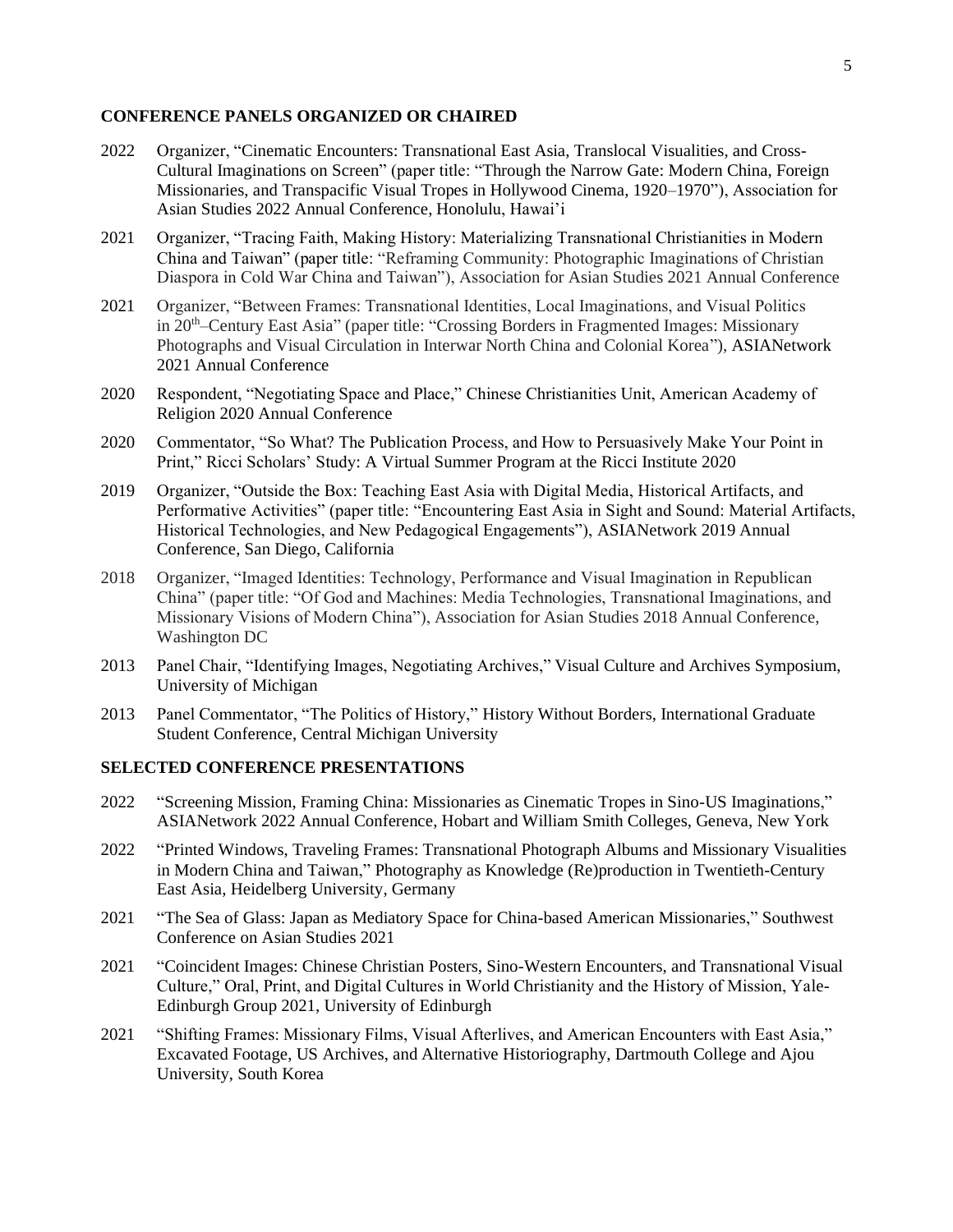- 2019 "The 16mm Bridge: Transnational Filmmaking, American Catholic Missions, and Cold War Imaginations in Pre-1949 China," Global History and Catholicism, Cushwa Center for the Study of American Catholicism, University of Notre Dame
- 2019 "Unlocking the Window: Material Engagement and Historical Technology in the Digital Age," American Historical Association 2019 Annual Meeting, Chicago
- 2018 "Lenses and Visions: Photographic Technologies and American Christian Missions in Modern China," Modern Sciences Working Group, Harvard University
- 2018 "Framing Chaos: Contingency, Community, and American Missionary Visual Practices in Wartime China," American Historical Association 2018 Annual Meeting, Washington DC
- 2018 "War and Occupation in China: Private Letters and Wartime Documentation in the Shadow of Nanjing," Michigan War Studies Group, University of Michigan
- 2016 "The Sign of the Cross: Hope, Nostalgia, and American Missionary Filmmaking in Postwar China, 1947–1949," Association for Asian Studies in Asia (AAS-in-ASIA) 2016 Annual Conference, Doshisha University, Kyoto, Japan
- 2016 Invited Presenter, "Framing Mission: Visual Practices, Material Afterlives, and American Missionary Imaging in 20<sup>th</sup> Century China," Beyond Missionary Studies: New Approaches to Using Missionary Archives in the Study of Asia, Columbia University
- 2015 "Vernacular Artifacts, Transnational Histories, and Archival Practices: Photographs and Films from the Henke and Lewis Families in 20<sup>th</sup> Century China," co-authored with Liangyu Fu (University of Michigan Asia Library), Beyond the Book: A Conference on Unique and Rare Primary Sources for East Asian Studies Collected in North America, Stanford University
- 2015 "The Field and the Viewfinder: Explorations in Missionary Photography and Modern Chinese History," Association for Asian Studies 2015 Annual Conference, Chicago
- 2015 "Translating Bodies/Transfiguring Knowledge," Eisenberg Institute for Historical Studies Friday Workshop, University of Michigan
- 2014 "'In Memoriam:' Photography and Disrupted American Missionary Projects in China, 1890–1950," Broken Images: A Symposium on Early American Photography of the Asia Pacific, 1850–1950, Griffith University Centre for Cultural Research, Brisbane, Australia
- 2013 "Moving Pictures, Mobile Religion: Vernacular Films, Protestant Missionaries, and Chinese Christianity," Religions on the Move Graduate Student Conference, Columbia University
- 2012 "War, Nation, Camera: Photographers and China in the Second Sino-Japanese War," Michigan War Studies Group, University of Michigan
- 2012 "Family Photograph Albums and Visual Approaches to Transnational Studies," Mapping the Atlantic: Digital Humanities and Atlantic Studies Conference, University of Michigan
- 2012 "'You Will Copy for the Navy:' Constructing Visuality and Complicating Power in the US Navy Photography Training Courses of 1947," Tracing Documents Anthropology Graduate Student Conference, Johns Hopkins University
- 2012 "Seeing and Believing: Missionaries, Photographs, and Visual Perceptions of 20<sup>th</sup> Century China," 15<sup>th</sup> Annual Harvard East Asia Society Conference, Harvard University
- 2012 "Dilemmas of the Global: Space and Epistemology," Eisenberg Institute for Historical Studies Friday Workshop, University of Michigan
- 2011 "'In Our Image:' Visual Perception and American Protestant Missions in Interwar China," History+ Interdisciplinary Graduate Student Conference, University of California, Los Angeles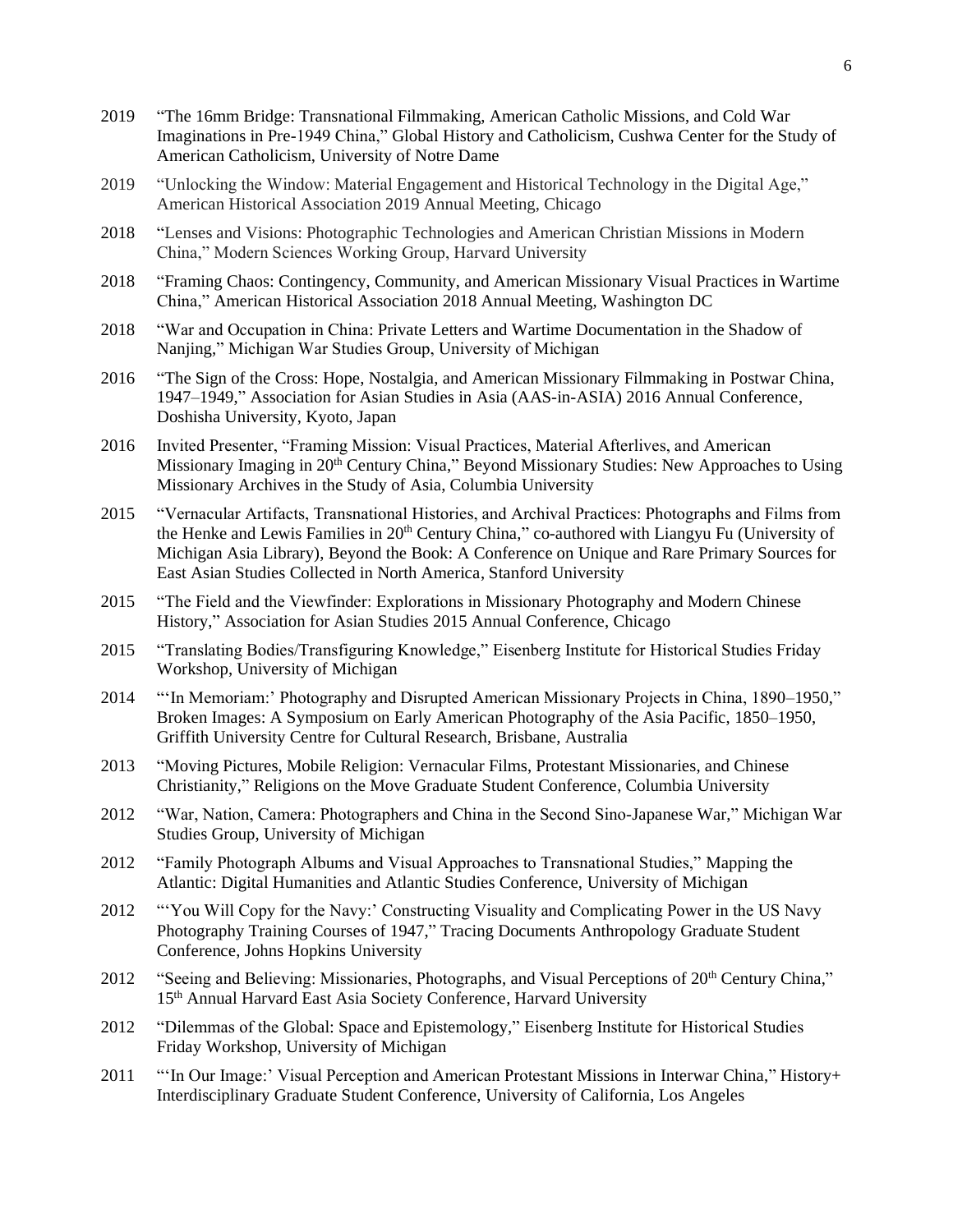2009 "Images and Identities – Photography and Perceptions of Chinese National Essence: 1919–1943," 22nd Annual UCSD Undergraduate Research Conference, University of California, San Diego

### **TEACHING EXPERIENCE**

- 2017– Assistant Professor, Department of History, Albion College. Courses taught:
	- East Asia: Culture and Civilization
	- American Encounters with China (Honors Seminar)
	- Visualizing East Asia
	- Modern China
	- Asian American History
	- World War II in the Pacific
	- Saints and Sinners: Histories of Christianity in China
	- STEM in East Asian History
- 2013 Rackham Outstanding Graduate Student Instructor Award, University of Michigan
- 2013 Graduate Student Instructor Mentor for History Pedagogy Seminars I/III, with Professor Susan Juster, Department of History, University of Michigan
- 2011–2012 Graduate Student Instructor, Department of History, University of Michigan, September 2011–May 2012. Courses taught: Mass Culture in the United States, with Professor Jay Cook; Modern East Asia, with Professor Pär Cassel
- 2010 Teaching Assistant, Humanities Program, University of California, San Diego, January 2010–June 2010. Courses taught: The Foundations of Western Civilization: Israel and Greece, with Dr. Michael Caldwell; Rome, Christianity, and the Middle Ages, with Professor Nancy Caciola

### **UNDERGRADUATE THESES AND RESEARCH PROJECTS ADVISED**

- 2021 Namara Swillum (International Studies, Asian Studies), Honors Thesis: "Toward an Understanding of China's Relations with African Nations: A Critique of Western Assumptions"
- 2021 Emily Abramczyk (History, Political Science), Summer Research Project: "Impact of Ping Pong Diplomacy in Michigan on Fostering US-China Relations"
- 2021 Samuel VanderVeen (History, Theater), Summer Research Project: "Christianity, Communism, and Containment: The Militarization of Religion and Demonization of the Other in the Global Cold War"
- 2021 Aislinn Mezsaros (History, Education), Directed Study: "Asian History Lessons"
- 2019 Phillip Voglewede (History), Honors Thesis: "Family Frames, American Lenses: Photography's Role in Defining Popular Midwestern Identities, 1933–1953"
- 2019 Angela Panzica (International Studies, Biochemistry), Honors Thesis: "Improving Curriculum and Teaching Requirements for English Education in Japan"

### **SERVICE TO THE PROFESSION**

- 2019–2022 Director, [China Christianity Studies Group](http://chinachristianitystudies.org/) (中國基督宗教研究學會), Association for Asian Studies
- 2021 External Reviewer, Calvin University Asian Studies Program, Michigan
- 2020 Invited Rapporteur, "Mapping Christianity in China, 1550–1950: Developing Relational and Geospatial Tools for the Study of Christianity in China," international planning workshop for the *[China Historical Christian Database](https://chcdatabase.com/)* (CHCD), Boston University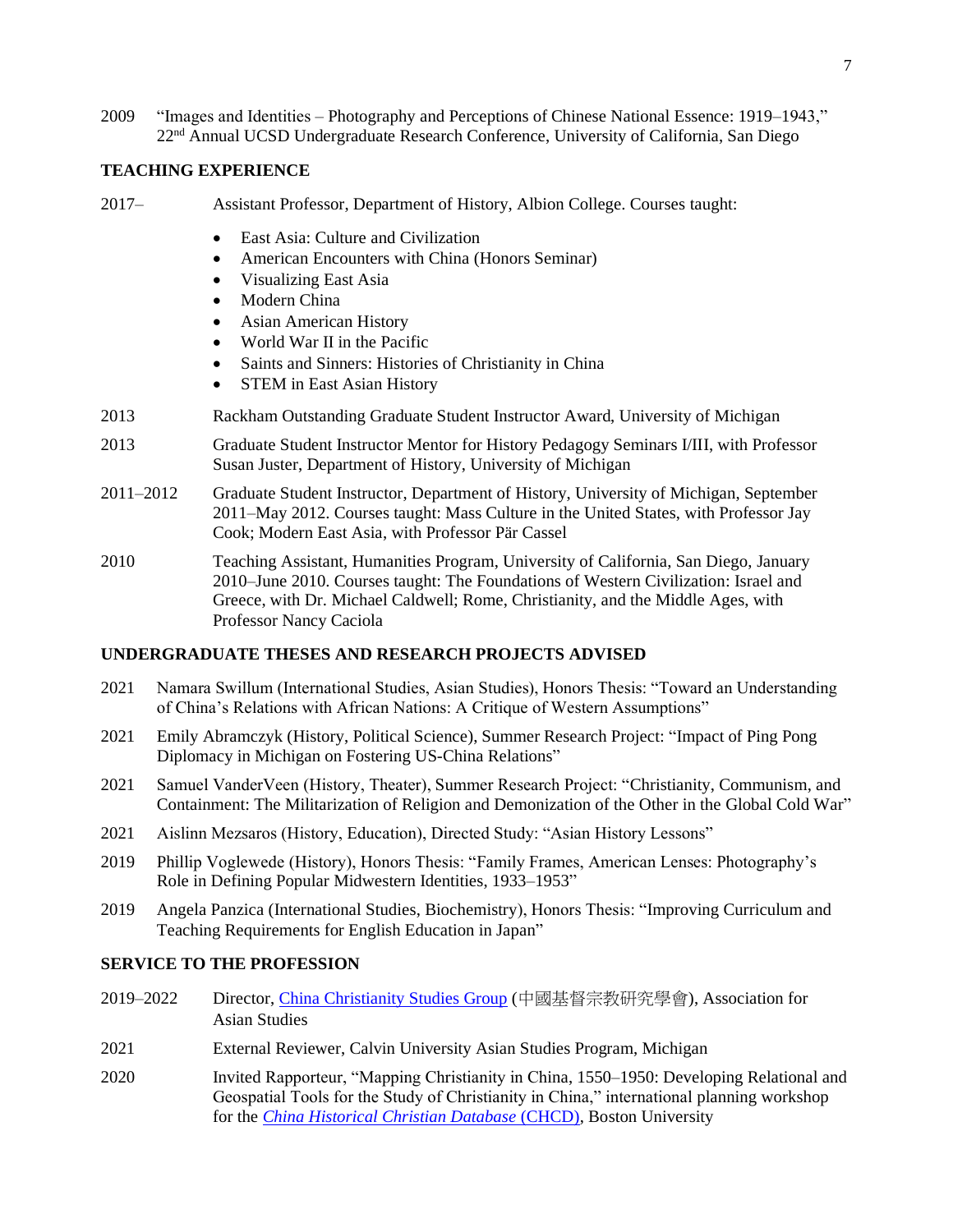| 2020     | Faculty Consultant, Paul Clifford Domke and John R. Caton Photographs from China,<br>1936–1939, Laurence McKinley Gould Library, Carleton College, Minnesota                                  |
|----------|-----------------------------------------------------------------------------------------------------------------------------------------------------------------------------------------------|
| $2020 -$ | Book Reviewer, PRC History Review, PRC History Group                                                                                                                                          |
| $2020 -$ | Referee, Research Grants Council of Hong Kong (大學教育資助委員會研究資助局)                                                                                                                                |
| $2020 -$ | Referee, Journal of Church and State, Oxford University Press                                                                                                                                 |
| $2019-$  | Referee, Review of Religion and Chinese Society (宗教與社會), Brill Publishers                                                                                                                     |
| $2018-$  | Faculty Consultant, <i>California Jesuits in China Photo Collection</i> (archival digitization<br>project), Ricci Institute for Chinese-Western Cultural History, University of San Francisco |
| $2018-$  | Referee, Journal of Modern Chinese History, Institute of Modern History, Chinese Academy<br>of Social Sciences (中国社会科学院)                                                                      |
| $2017-$  | Referee, Pacific Historical Review, Pacific Coast Branch, American Historical Association                                                                                                     |
| $2017-$  | Book Reviewer, <i>The Journal of Asian Studies</i> , Association for Asian Studies                                                                                                            |

# **SERVICE TO ALBION COLLEGE**

| Chair, Africa/Global South Faculty Search Committee                                                                                                   |
|-------------------------------------------------------------------------------------------------------------------------------------------------------|
| Member, Gender and Ethnicity/Race Category Committee                                                                                                  |
| Associate Director, Prentiss M. Brown Honors Program                                                                                                  |
| Reader, Teacher Education Program Admissions                                                                                                          |
| Member, Music Department Orchestra Faculty Search Committee                                                                                           |
| Member, Teagle Foundation Cornerstone Grant Planning Committee                                                                                        |
| Member, Academic Status and Petitions Committee                                                                                                       |
| Faculty Advisor, Phi Alpha Theta History Honor Society (Zeta-Xi Chapter)                                                                              |
| Member, Textual Analysis Mode Subcommittee                                                                                                            |
| Albion College Faculty Lecture, "At Vision's Edge: Modern China, the United States, and<br>Global Encounters in Lost Photographs and Film" (March 14) |
| Reader and Faculty Representative, Archivist and Special Collections Librarian Search                                                                 |
| Member, Hearing and Grievance Committee                                                                                                               |
| Faculty Advisor, Albion College History Club                                                                                                          |
| Faculty Interviewer, Albion College Distinguished Scholars Program                                                                                    |
| Faculty Interviewer, Albion College Global Scholars Program                                                                                           |
|                                                                                                                                                       |

# **ARCHIVAL COLLECTIONS FACILITATED**

- 2021 Henke Family Collection, Asia Library, University of Michigan
- 2016 Lewis Family Papers, Bentley Historical Library, University of Michigan
- 2016 Bickford Family Papers, Bentley Historical Library, University of Michigan
- 2016 Muriel Webb Treman Collection, Bentley Historical Library, University of Michigan
- 2016 George and Marion Blydenburgh Papers, Bentley Historical Library, University of Michigan
- 2015 Thomas Scovel Photograph Albums, Bentley Historical Library, University of Michigan